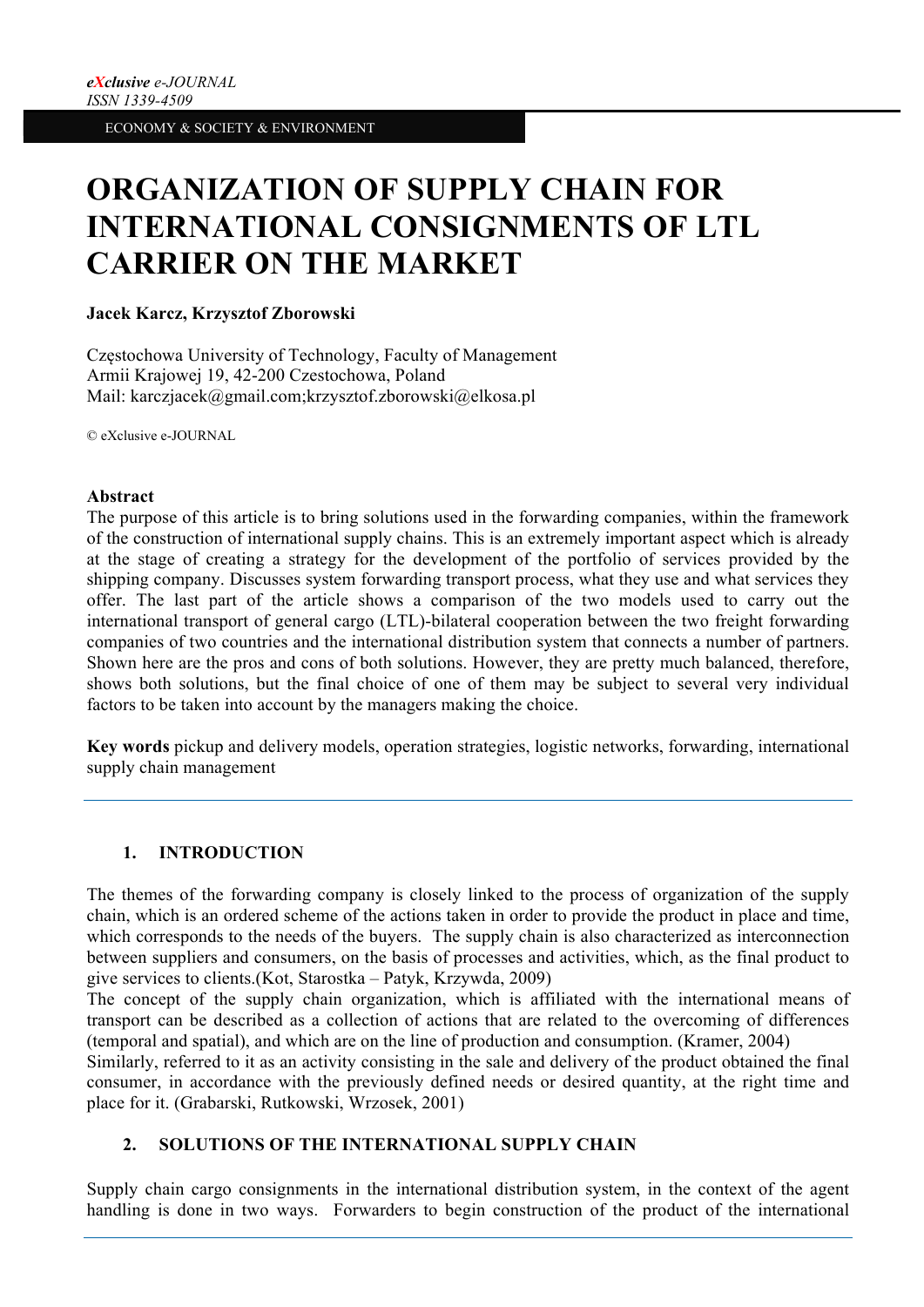General cargo face a choice of whether to become a participant in one of the available distribution systems or establish direct cooperation with similar partner – shipping company in the country. To make a choice between should become, therefore, the way in which the company wants to solve the problemthere are two ways to specify them: as "upward causation–everything" (separation problem on its actual smaller components) or "holistic" (where the links between the components of the problem and looking for a holistic solution for him). (Kot, Starostka – Patyk, Krzywda, 2009)

Such activities are aimed at building an international distribution channel, which is understood as a system dependent companies that deal with the physical flow of the products from their manufacture to the final client, as well as streams of payments, property rights, information and promotion. (Duraj, 2004)

Focusing only on the line of organizing transport FTL and PTL, for example, does not give an adequate level of profitability services. The relationship is also closely linked with marketing concept, which must be targeted at market orientation of the company. Overriding value in that case must be customer starts and their needs. Developing a portfolio of product in this field is an increase to meet the needs of the customer at an angle of the place, time and quality of service. (Szymczak, 2000)

Also the fragmentation of business on many smaller clients may produce better liquidity, even if one of the operators will be late with a payment for freight, which on the local market for freight transport services is quite widespread. Such a system is characterized by great potential for their own, which gives opportunities to perform tasks in his framework, and consists at him five main factors, namely: technical, technological, the socio-economic-organizational and financial information.(Dembińska – Cyran, Jedliński, Milewska, 2001)

# **3. THE DETERMINANTS OF THE DEVELOPMENT OF FREIGHT FORWARDING COMPANIES**

By analyzing the problem in example: XYZ Company offers shipping services FTL and PTL. However, the market is moving constantly towards fragmentation. Companies do not want to build stocks on their warehouses, however, large quantities of products or semi-finished products and prefer to receive smaller quantity at increased frequency in spite of higher costs of such services. It also increasingly spread the idea of Just-in-Time supply,(Dima, Grabara, Pachura, 2010) that do not focus on full loads. Global business strategy for companies, such as ranges as well: the reduction of CO2 emissions, reducing the amount of energy needed to transport, and to reduce the volume of traffic in cities, promotes the development of the product general cargo transport. (Popa, 2011)

If company is not going to be determined to develop cooperation in this field, can bounce on it negatively in terms of economic performance. This is due to too high or too low levels of customer service. In the case where the level of customer support is higher than its financial capacity, the company will suffer significant losses associated with rotation. If, however, it will not guarantee the quality of services to field competitive companies can.(Kempny, 2001) Business strategies related to the long-term maintenance of key customers are geared more towards the reduction of operating costs than on an increase in the price level of services. For those companies to service clients-decision-making forwarding still a key role is played by the rates on the service even if the market position of the supplier services.(Kot, 2010) Thus, through marketing approach – you can look at the wider logistic market and found common benefits by several partners within a single distribution system. (Ciesielski, 2006) Attention should be paid also to cover the cost of logistics. Continuous examination of the level of costs is extremely important, especially in terms of logistics and forwarding companies can not forget in any way about them as is the case with the level of logistical costs in any other undertaking.(Man, Nowicka – Skowron, 2010)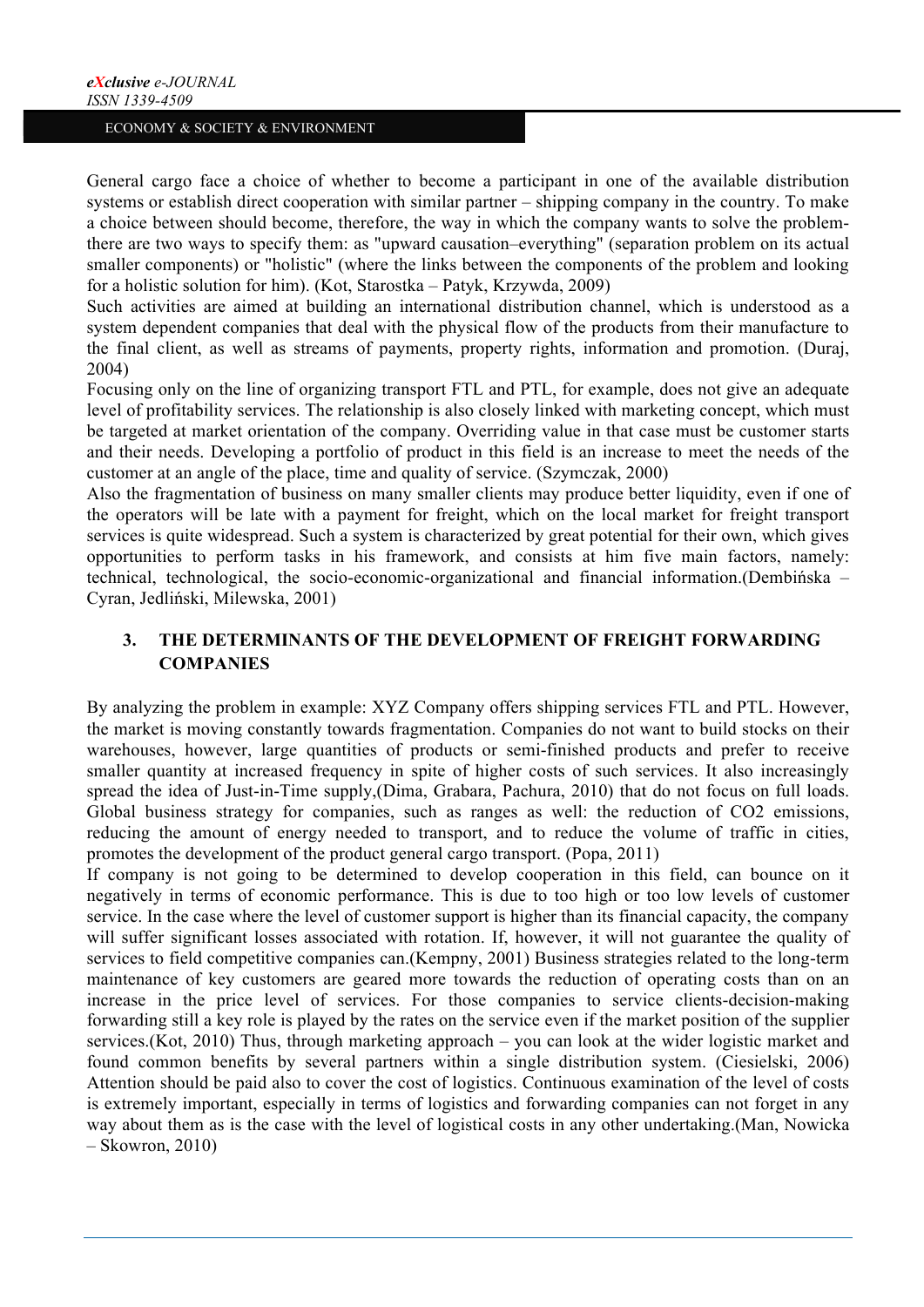# **3.1 The international distribution system**

In Europe there are more than a dozen international distribution systems. Among them we can highlight:

- ONLINE Systemlogistik GmbH,
- System Plus Logistic Service GmbH & Co. KG,
- IDS Logistik GmbH
- The Pall-Ex Group
- TPN The Pallet Network

They all have similar features, as well as the rules for participation in these works. The principle of their operation is to create one central HUB for cross-dock, whose office should be located in the central part of Europe, so as to guarantee the shortest commute times from all the neighboring countries, which are members of the system. Having prepared for operations in the system overnight HUB, the company recruits participating, on the basis of quazi franchises.

# **3.2 Direct cooperation**

Another commonly used solution is to establish by shipping direct cooperation with another company in the expedition of the State with which the company wants to start exchange of goods transport. Bilateral cooperation-how is determined the market cooperation, works in a very similar way to the system of international distribution, however, combines two companies mentioned only (one from each Member State); or several companies from one Member State to the one from the other. Such a combination between service providers, a kind of competitive, gives a similar effect as the service provider of the connection with the client. The merging companies must pay attention to the proper preparation of the project, its subsequent control and constantly review the progress in mutual learning processes.(Popa, 2010)

The introduction of solutions to everyday connection can be used in the case of guarantees for the satisfactory or pipe. Currently, transport policy is created in a rather innovative way in Central and Eastern Europe, particularly as a result of the enlargement of the European Union, and to facilitate the exchange of goods. See also the significant impact of technological advances on the transport sector, which gives you the ability to use the latest technology (even) in the context of the development of services offered. (Kot, 2008)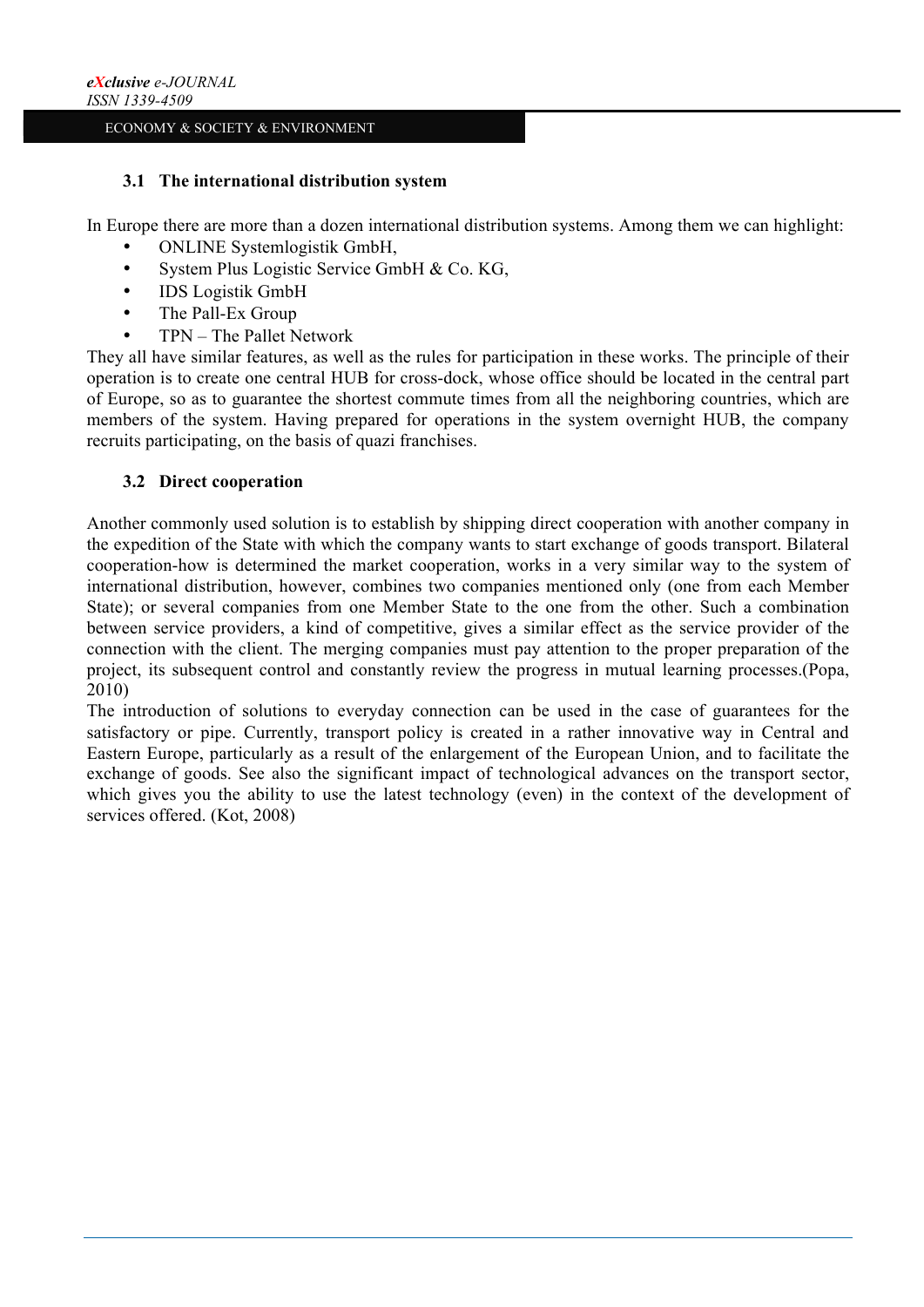# **4. RESEARCH ANALYSIS OF REVENUE**

To analyze the case, comparing both solutions for revenue, cost and profit data on actual dates of company SwissLogis Ltd for 2012, there is need to look at in detail on the number of items handled by the company during the period from March to December of 2012. The data presented in Table 1 show the quantities of items in terms of monthly, as well as the sum of revenues, costs and the income generated from the sale of a product of international transport general cargo on the Poland-Italy. The company has used during this period only from bilateral cooperation arrangements with the Italian partner operators.

*Table 1. Number of shipments handled in the framework of the international distribution by SwissLogis Ltd in period for from 03.2012 to 12.2012*

| MOUNTH                          |         |         |         | VII     | VIII    |         |          |        | XII     | TOTAL    |
|---------------------------------|---------|---------|---------|---------|---------|---------|----------|--------|---------|----------|
| NUMBER OF SHIPMENTS             |         | l 6     | 32      | 45      | 29      | 43      | 56       | 48     | 34      | 311      |
| <b>REVENUE(TOTAL EUR)</b>       | 2596.8  | 4021.4  | 13344   | 14341.5 | 8804.4  | 14426.  | 16732.8  | 5451.  | 10482.4 | 981912   |
| COST (TOTAL EUR)                | 1388.48 | 2795.69 | 5835.52 | 7733.25 | 4925.36 | 7678.08 | 10092.88 | 8200.8 | 5949.32 | 54599.38 |
| <b>GROSS PROFIT (TOTAL EUR)</b> | 208.32  |         | 5498.88 | 6608,25 | 3879.04 | 6748.42 | 6639.92  | 7250.4 | 4532.88 |          |

*Source: Own elaboration based on information obtained from the shipping company SwissLogis Ltd, 2013*

The data presented in Table 1 indicate the tendency of the development of the company. Since March the amount increased gradually supported. Growth was reported for July. In August, followed by a decrease (due to economic circumstances is a period of vacation home in Italy - the parable of the authors) to again increase recorded in September and October and following slight declines by the end of the year (November and December). The company in this period for recorded income from sales of this product of EUR 43591,82.

*Table 2. Illustrative data on consignments accepted into the detailed analysis in the cost comparison of both solutions.*

| <b>SENDER</b> | <b>RECIVER</b> | From [post code-<br>first part] | Where $[post code -]$<br>first part] | Income<br>[EUR] | $Costs -$<br>bilateralcooperation<br><b>EUR</b> | $Costs - distribution$<br>system [EUR] |  |
|---------------|----------------|---------------------------------|--------------------------------------|-----------------|-------------------------------------------------|----------------------------------------|--|
| REG           | <b>SPO</b>     | PL30                            | IT81                                 | 116,9           | 83,50                                           | 107,55                                 |  |
| BEL           | <b>TIR</b>     | PL30                            | <b>IT50</b>                          | 217,1           | 155,07                                          | 168,97                                 |  |
| REG           | <b>SPO</b>     | PL30                            | IT81                                 | 116.9           | 83,50                                           | 91,89                                  |  |
| ZAP           | <b>CED</b>     | PL35                            | IT <sub>20</sub>                     | 329             | 235,00                                          | 288,77                                 |  |
| <b>CHR</b>    | PAN            | PL26                            | IT <sub>90</sub>                     | 287             | 195,00                                          | 245,30                                 |  |
| ELP           | <b>REC</b>     | PL44                            | IT <sub>30</sub>                     | 217,1           | 155,07                                          | 165,74                                 |  |
| <b>CHR</b>    | <b>MES</b>     | PL26                            | IT <sub>00</sub>                     | 254,7           | 176,40                                          | 182,30                                 |  |
| FAS           | CAT            | PL40                            | IT23                                 | 36,4            | 26,00                                           | 34,60                                  |  |
| ELP           | <b>NES</b>     | PL44                            | IT <sub>06</sub>                     | 312,3           | 223,07                                          | 237,21                                 |  |
| <b>CHR</b>    | PAN            | PL26                            | IT <sub>90</sub>                     | 652,2           | 405,60                                          | 438,06                                 |  |
| LES           | <b>PAV</b>     | PL63                            | IT31                                 | 72              | 50,50                                           | 60,73                                  |  |
| MOL           | DEL            | PL83                            | IT10                                 | 314,3           | 224,50                                          | 248,63                                 |  |
| <b>AMK</b>    | PIZ            | PL96                            | IT <sub>55</sub>                     | 168,6           | 120,43                                          | 145,69                                 |  |
| POL           | <b>BES</b>     | <b>PL30</b>                     | IT <sub>20</sub>                     | 43,5            | 31,07                                           | 43,97                                  |  |
| <b>BEA</b>    | <b>SEA</b>     | PL21                            | <b>IT50</b>                          | 231,2           | 165,14                                          | 189,60                                 |  |
| <b>CHR</b>    | PAN            | PL26                            | <b>IT90</b>                          | 652,2           | 465,83                                          | 552,26                                 |  |
|               |                |                                 | <b>AVERAGE</b>                       | 251,34          | 174,73                                          | 200,08                                 |  |

*Source: Own elaboration based on information obtained from the shipping company SwissLogis Ltd, 2013*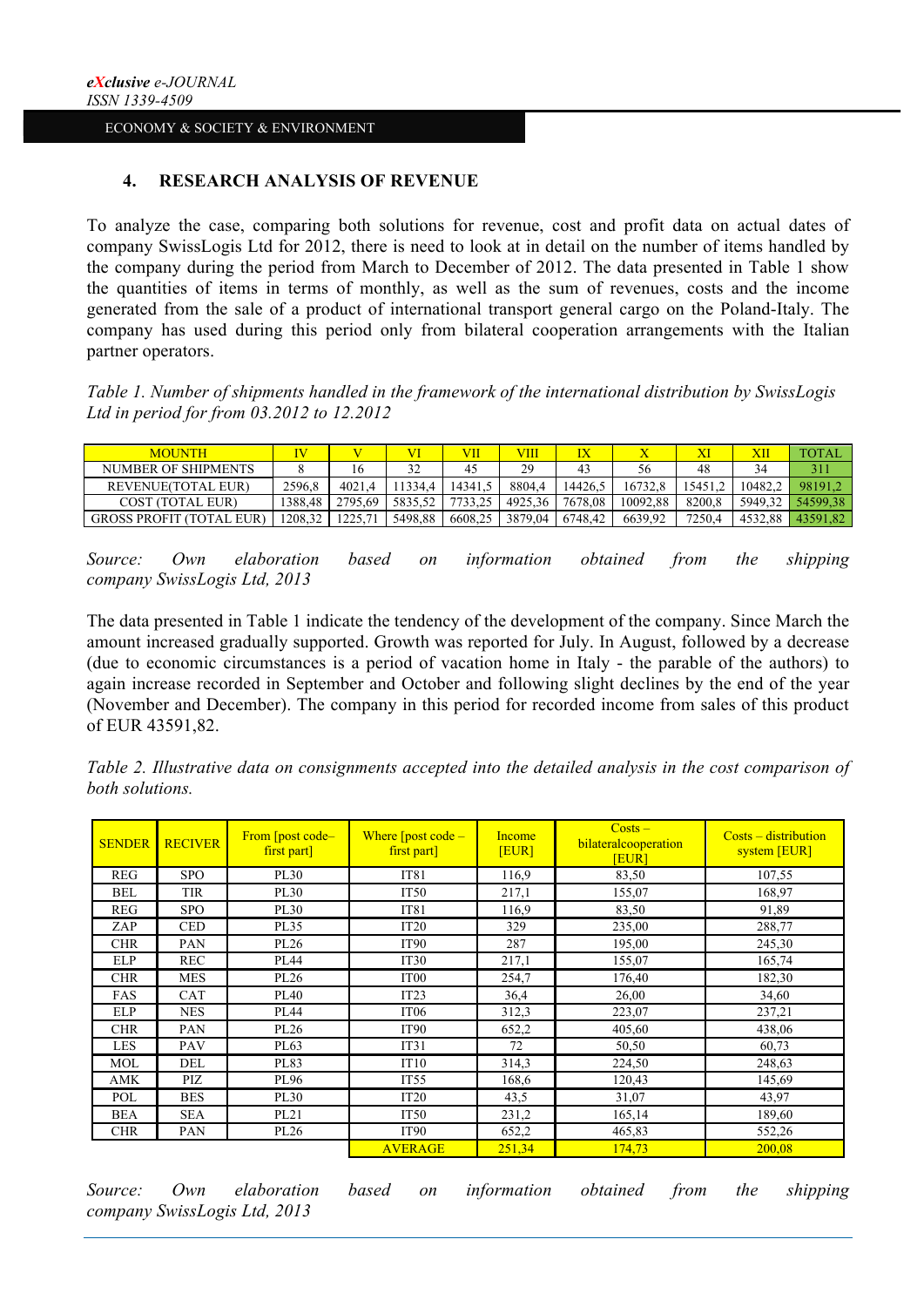Table 2 shows the 16 representative cases – consignments which have been handled by the company SwissLogis Ltd in month of may 2012. Looking at the coverage of the whole year to be tempted by an analysis of the income projections in terms of the whole year. Such a calculation can be done by the average business expenses for one shipment, calculated on the basis of representative 16 consignments presented in Table 2 in comparison with actual income. A detailed calculation of the forecast data presented in Table 3.

*Table 3. In terms of income forecast throughout the year on the basis of a system of international distribution.*

| <b>MOUNTH</b>                        | IV     |        | VI      | VII     | VIII   | IX      |         | XI      | XII     | <b>TOTAL</b> |
|--------------------------------------|--------|--------|---------|---------|--------|---------|---------|---------|---------|--------------|
| <b>NUMBER OF</b><br><b>SHIPMENTS</b> |        | 16     | 32      | 45      | 29     | 43      | 56      | 48      | 34      | 311          |
| REVENUE(TOTAL<br>EUR)                | 2596.8 | 4021.4 | 11334.4 | 14341.5 | 8804.4 | 14426.5 | 16732.8 | 15451.2 | 10482.2 | 98191.2      |
| COST (TOTAL EUR)                     | 1606.4 | 3212.8 | 6425.6  | 9036    | 5823.2 | 8634.4  | 11244.8 | 9638.4  | 6827.2  | 62448,8      |
| <b>GROSS PROFIT</b><br>(TOTAL EUR)   | 990.4  | 808.6  | 4908.8  | 5305.5  | 2981.2 | 5792.1  | 5488    | 5812.8  | 3655    | 35742.4      |

*Source: Own elaboration based on information obtained from the shipping company SwissLogis Ltd, 2013*

Projected income, which would be developed in the case of participation in the international distribution system in accordance with the data in Table 3 would be EUR 35742,40. To compare and choose the preferable solution for the company, as well as during the actual case to evaluate whether the company has taken the right decision in terms of the selection there is need to compare monthly income and annual for both variants. It is understood that if the income is generated in the effort smaller compared with the not worst of customer satisfaction, and maintaining the quality of the service, this solution should be considered. In addition to the increase of income, it should be also keep in mind that the same increase circulation company generates additional benefits. Even increasing the level of cash in circulation.(Ślusarczyk, Kot, 2012)The compilation is presented in Table 4.

*Table 4. A comparison of the actual income from prepared forecasts.*

| <b>MOUNTH</b>                        | <b>IV</b> |           | $\rm{VI}$ | VII        | VIII      | IX        | Х          | XI        | XII       | <b>TOTAL</b> |
|--------------------------------------|-----------|-----------|-----------|------------|-----------|-----------|------------|-----------|-----------|--------------|
| <b>NUMBER OF</b><br><b>SHIPMENTS</b> |           | 16        | 32        | 45         | 29        | 43        | 56         | 48        | 34        | 311          |
| REVENUE(TOTAL<br>EUR)                | 1208,32   | 1225.71   | 5498.88   | 6608.25    | 3879.04   | 6748.42   | 6639.92    | 7250.4    | 4532,88   | 43591,82     |
| <b>COST (TOTAL</b><br>EUR)           | 990.4     | 808,6     | 4908,8    | 5305,5     | 2981.2    | 5792,1    | 5488       | 5812.8    | 3655      | 35742,4      |
| <b>GROSS PROFIT</b><br>(TOTAL EUR)   | $-217,92$ | $-417,11$ | $-590.08$ | $-1302.75$ | $-897.84$ | $-956.32$ | $-1151.92$ | $-1437.6$ | $-877,88$ | $-7849.42$   |

*Source: Own elaboration based on information obtained from the shipping company SwissLogis Ltd, 2013*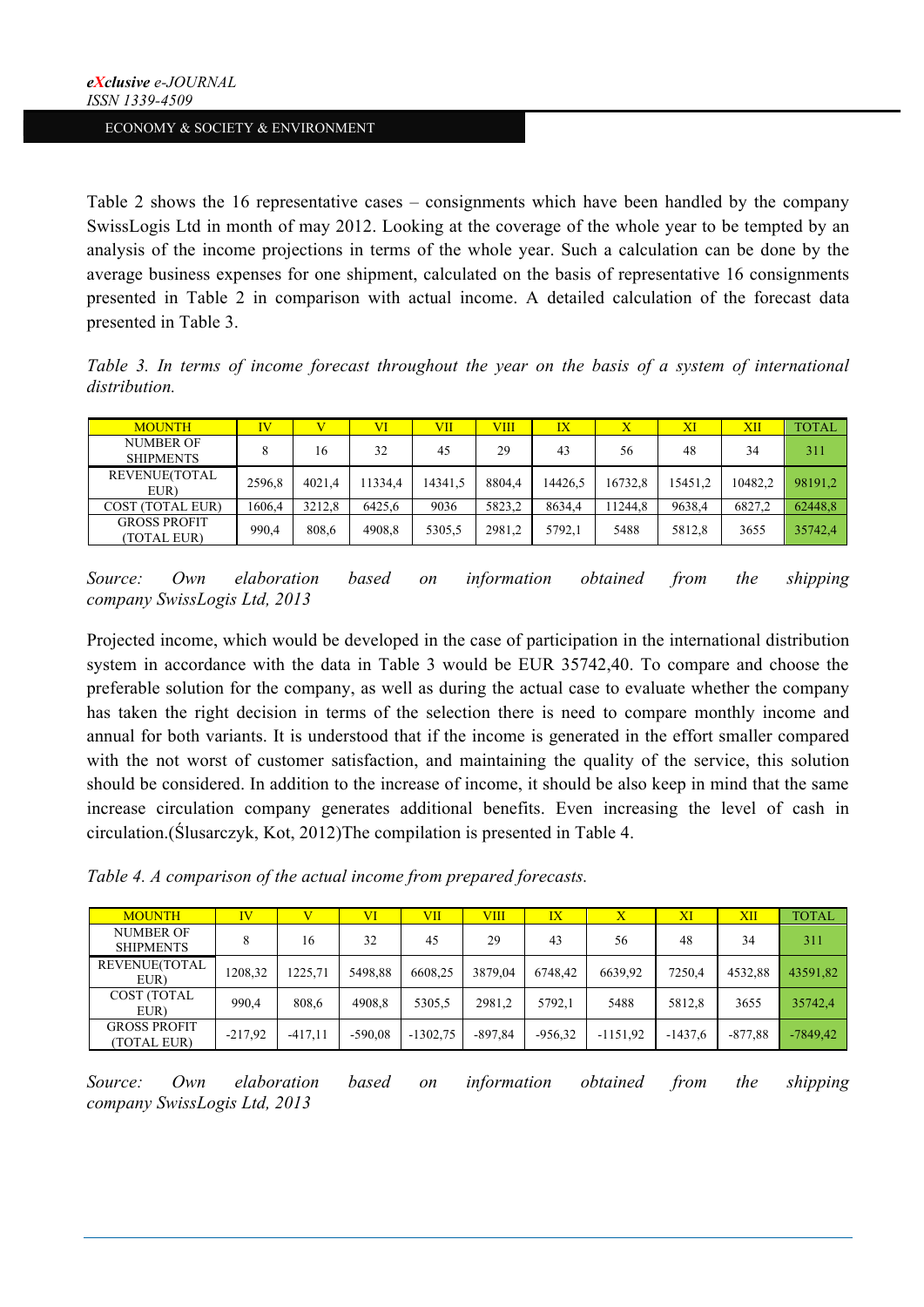# **5. ANALYSIS SUMMARY**

The company opting to participate in the international distribution system would provide less income on an annual basis about EUR 7849,42 than using the bilateral cooperation arrangements with other forwarding. Analyzed the statement is confirmed by the quantitative benefits of bilateral cooperation. Looking at the pros and cons of global both variants of cooperation can, however, see the value added that is not often seen in the table, the digital approach.

Participation in the international distribution system carries many benefits for the partners of the acceding to it, the main ones are:

- − Turnkey solutions to calculate shipping prices
- − Availability of transport to many countries at the same time
- Joint, mutual responsibility for quality of service International Distribution System is unfortunately also the drawbacks of participation in it:
- A system of penalties for failure to comply with the terms of the agreement
- − The need to fill in the items of the car line
- the cost of entry and participation in the system

Bilateral cooperation gives the company a lot of amenities, but also disadvantages. The most valuable aspects of the application are:

- − Easy contact the immediacy of contact between partners
- Specialization in handling the country concerned
- − Ease of settlement-no other intermediaries between partners Discussed bilateral cooperation, however, also has a few flaws:
- − dependence on one supplier of services in the country
- the lack of options for potential development

# **6. CONCLUSIONS**

Shipping if someone want to develop in the direction of LTL freight services international, needs to decide how it wants to participate in this kind of supply chain. These distribution systems, as well as bilateral cooperation on developing capabilities like give company its product portfolio. Both solutions allow to meet the needs of customers forwarding, however, participation in the system allows to enter into supply and load in more countries by an extensive network of partners. Unfortunately, the cost of participation in them and the risk associated with additional costs, as not conducive to the development of the company in the context of strategic planning. Look also here clients of great importance, if the company that so far has not offered LTL transport services, in a short period of time, through the accession to the system, extends their capabilities in many countries, support of the distribution can be badly received. Consumers today increasingly prefer to choose a specialist with an industry, because, despite the slightly higher costs, they can get much better service. Specialization in a given direction of transport by far provides the cooperation between partners. Presented arguments confirm that the better choice is the progressive development and enabling future directions-the import export partner. This form of cooperation also provides greater transparency in the accounts and, with proper choice and efficient operating conditions and reliable contact and information about shipments.

Market leading in the direction of the fragmentation of the loads, it will also create opportunities for continuous product development LTL. Freight forwarding companies that in a professional manner will be provided their services offered to transport general cargo, to become the market leaders for directions, where in addition to a relatively competitive prices will offer very high-quality service. Solution of